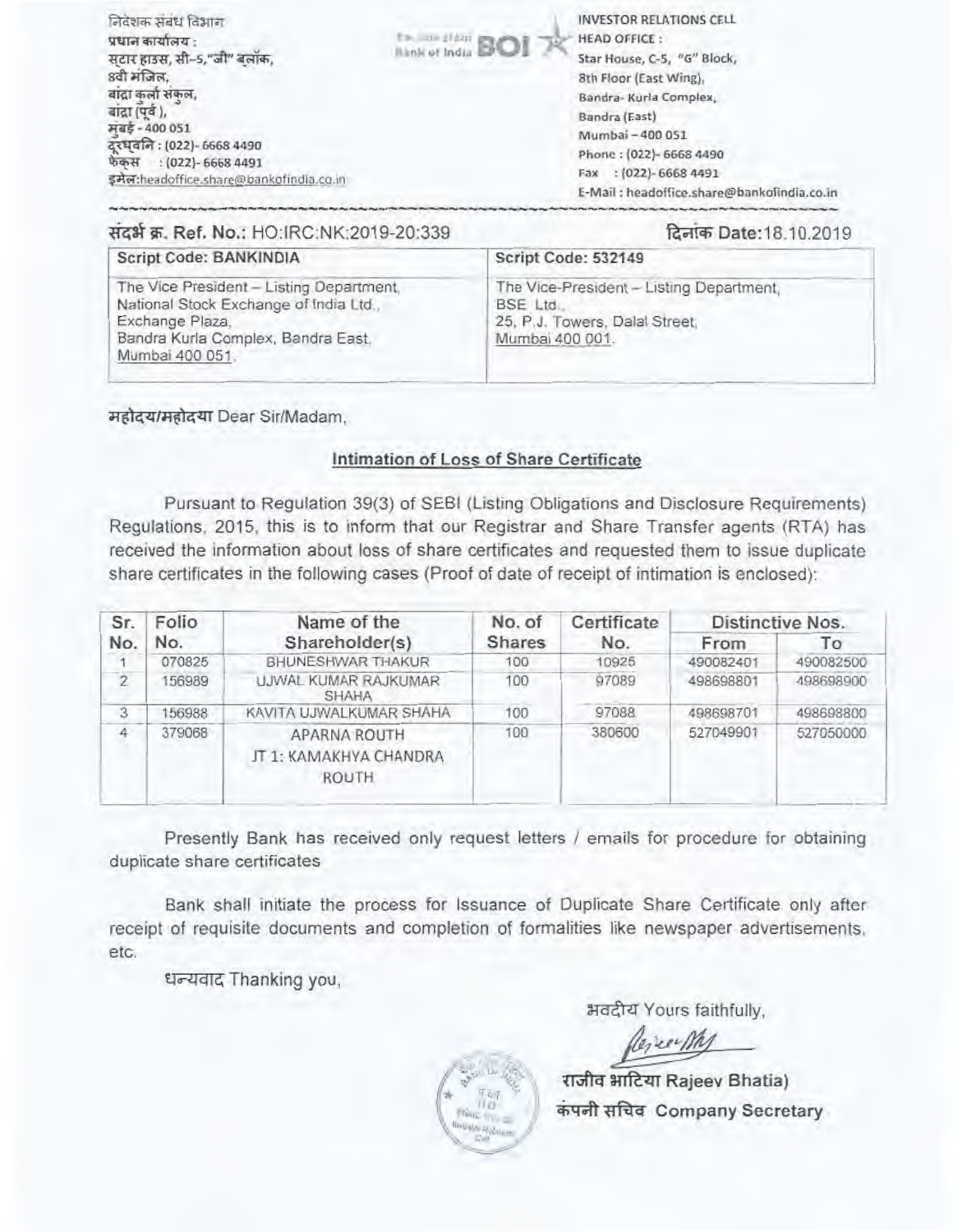**A** 

| [External]RE: Duplicate Share Intimations Received On : 16102019 |  |                                                                            |      |
|------------------------------------------------------------------|--|----------------------------------------------------------------------------|------|
|                                                                  |  | $X$ DELETE $\leftarrow$ REPLY $\leftarrow$ REPLY ALL $\rightarrow$ FORWARD | 1888 |



**•** Bssduplicate <bssduplicate@bigshareonline.com> Wed 16/10/2019 14:08 Mark as unread

To: Rajecv Shatia; Investor Relations Department

Cc: bhagwan@bigshareonline.com; Bssduplicate <bssduplicate@bigshareonline.com>;

@,( 1 attachment **<sup>4</sup>**

349295 pdf

Dear Sir/Ma'am,

Please be informed that in terms of the provisions of the SEBI (LODR) Regulations. 2015, the Company is required to submit information regarding loss of share certificates and issue of duplicate certificates, to the stock exchange within two days of its getting information. Further, the said intimation has to be filed only through the mode of NEAPS filing for NSE and on listing.bseindia.com for BSE and not via hard copy submission.

Accordingly, we are sharing herewith the receipt of the following request for loss of share certificate of the Company by shareholders, to enable you to comply with the said regulatory requirement within the timelines prescribed.

| <b>Client Name</b>          | Cert.<br>No | Dist. No.<br>From | Dist. NO.<br>$\overline{0}$ | Folio<br>No. | Quantity | Name                        |
|-----------------------------|-------------|-------------------|-----------------------------|--------------|----------|-----------------------------|
| <b>BANK OF INDIA</b><br>LTD | 10925       | 490082401         | 490082500                   | 070825       | 100      | <b>BHUNESHWAR</b><br>THAKUR |

Should you have any queries in respect of the aforesaid instruction kindly revert back.

Regards.

Bigshare Services Pvt. Ltd.

Kindly ignore below mail and refer the this mail

**From:** Bssduplicate [mailto:bssduplicate@bigshareonline.corrl **Sent:** Wednesday, October 16, 2019 2:06 PM **To:** Rajeev.Bhatia@bankofindia.co.in; HeadOffice.Share@bankofindia.co.in Cc: bhagwan@bigshareonline.com; Bssduplicate **Subject:** Duplicate Share Intimations Received On : 16102019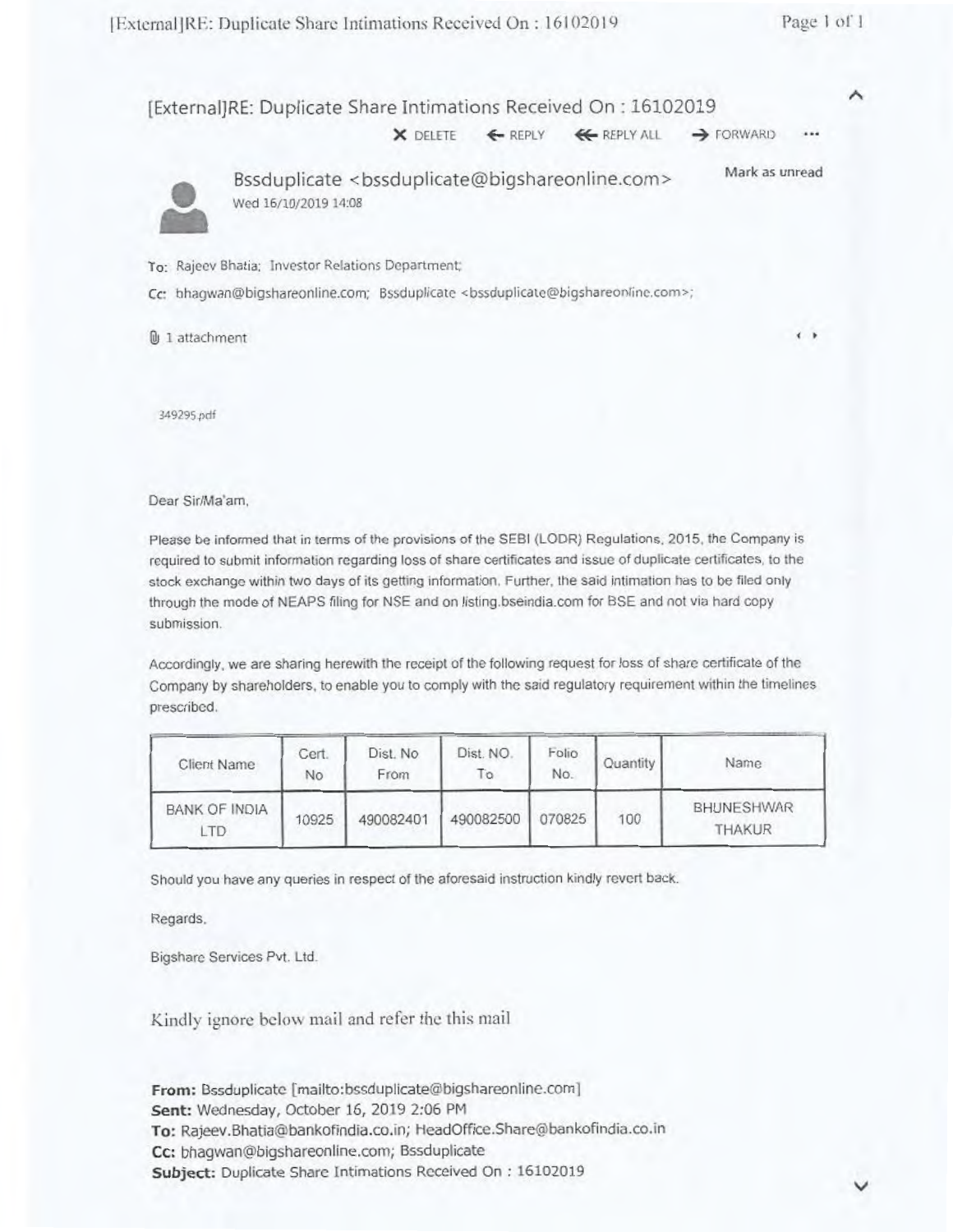$\triangle$  DUS19

The Registrar Big share Services Prt. LTD (uniti Bank of India) Lat Floor, Sharet Tin works Building Obb. vasant casis, Makwana Road Marol, Andheri(E), MUMBAI-400059

RASAR

BIGSNARE SERVICES SVILLID. 16 007 2019  $S(n)$ 

gub: - Requiret for Dublicate share certificate Refs- your office leter No. 855/801/8HI 186021) 173467 olsted 9.7.19

 $S/r$ 

 $\mathcal{I}\mathcal{O}$ 

349295

Enclosed please find Levewith all the documents required by your office as per belows.

- 1. 1) Questionnaire Form ii) Affidevit
	- III) Indemnity Bond

2 is self affected copy of PAN CARD

ii) signature affected by the Bank manager only Bank Lefter haad as ber required

iii) self affected comp of Electric Arle, voter ID, Adhear Card iv) Requiest letter

original comp of FIR lodged with Police 3.

> It is negated to your honour please do the need full & send me the share custificat at the earliest & I can send for D-moterlization

Defed: 28.9.2019  $D.A$ |  $||$  *lages as above* 

Yours Streety 35 292 2192 (BHUNESHWIAR THAICUR) *vill*: KODWE, PO: ROBODH DIST: HAZARI BAGH  $(JHARKHAND) - 825330$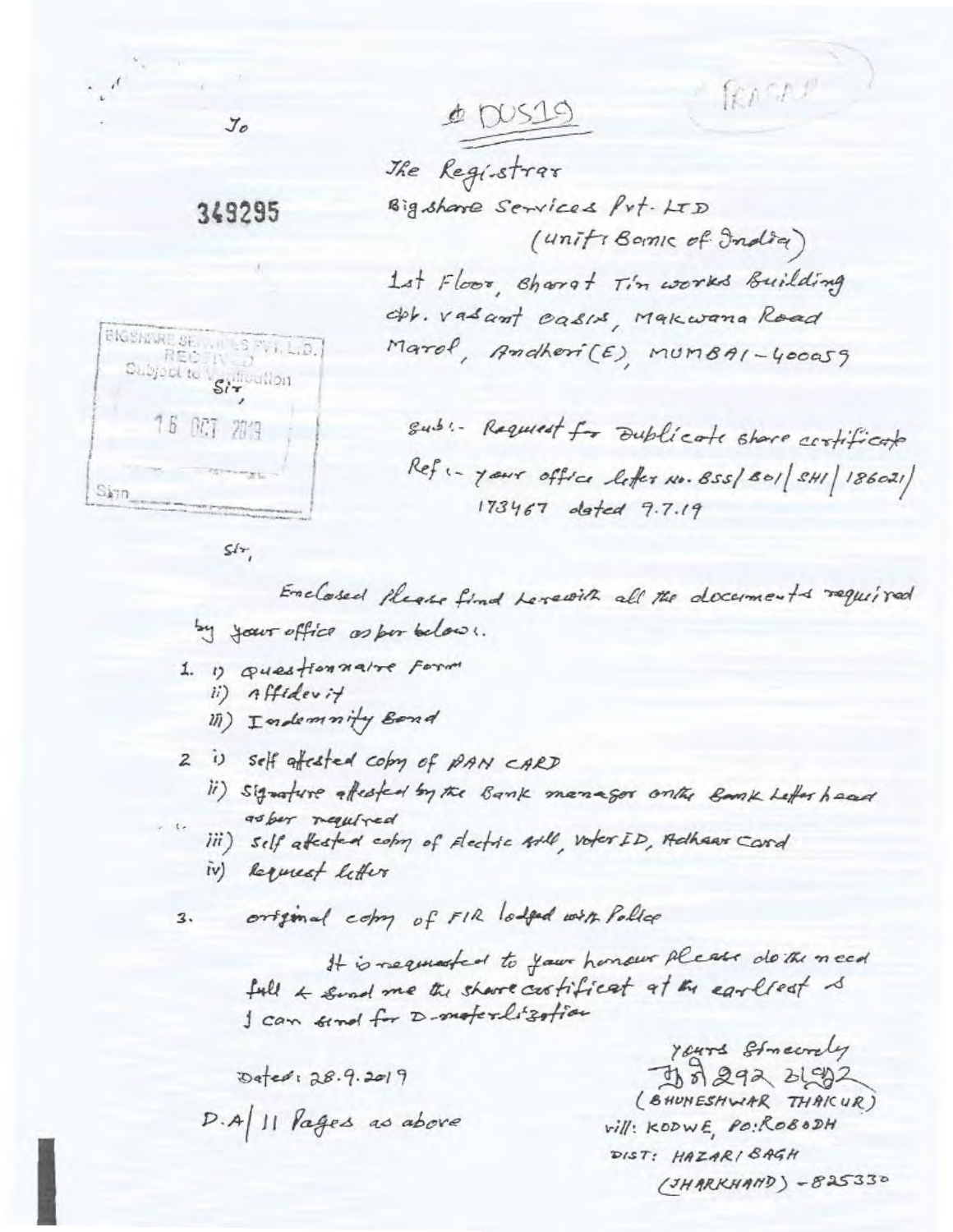**4 )**

[External]Duplicate Share Intimations Received On : 20191017

**X** DELETE ← REPLY ← REPLY ALL → FORWARD

 $...$ 

Mark as unread



• bssduplicate@bigshareonline.com Thu 17/10/2019 12:02

- To: Rajeev 8hatia: Investor Relations Department;
- Cc: vijay@bigshareonline.com; jibu@bigshareonline.com; bhagwan@bigshareonline.com; Bssduplicate@Bigshareonline.Com <br/>bssduplicate@bigshareonline.com>;

) 1 attachment

349392.pdf

Caution: This email originated from a source outside Bank of India.

Dear Sir/Ma'am,

Please be informed that in terms of the provisions of the SEBI (LODR) Regulations, 2015. the Company is required to submit information regarding loss of share certificates and issue of duplicate certificates, to the stock exchange within two days of its getting information. Further, the said intimation has to be filed only through the mode of NEAPS filing for NSE and on listing.bseindia.com for BSE and not via hard copy submission.

Accordingly, we are sharing herewith the receipt of the following request for loss of share certificate of the Company by shareholders, to enable you to comply with the said regulatory requirement within the timelines prescribed.

| <b>Client Name</b>                      | Cert.<br>No | Dist. No<br>From | Dist. NO.<br>$\circ$ | Folio<br>No. | Quantity | Name                          |
|-----------------------------------------|-------------|------------------|----------------------|--------------|----------|-------------------------------|
| <b>BANK OF INDIA -</b><br><b>EQUITY</b> | 97089       | 498698801        | 498698900            | 156989       | 100      | UJWAL KUMAR<br>RAJKUMAR SHAHA |

Should you have any queries in respect of the aforesaid instruction kindly revert back.

Regards,

Bigshare Services **Pvt. Ltd.** 

Alert: External Mail! Exercise caution while opening URL/attachment.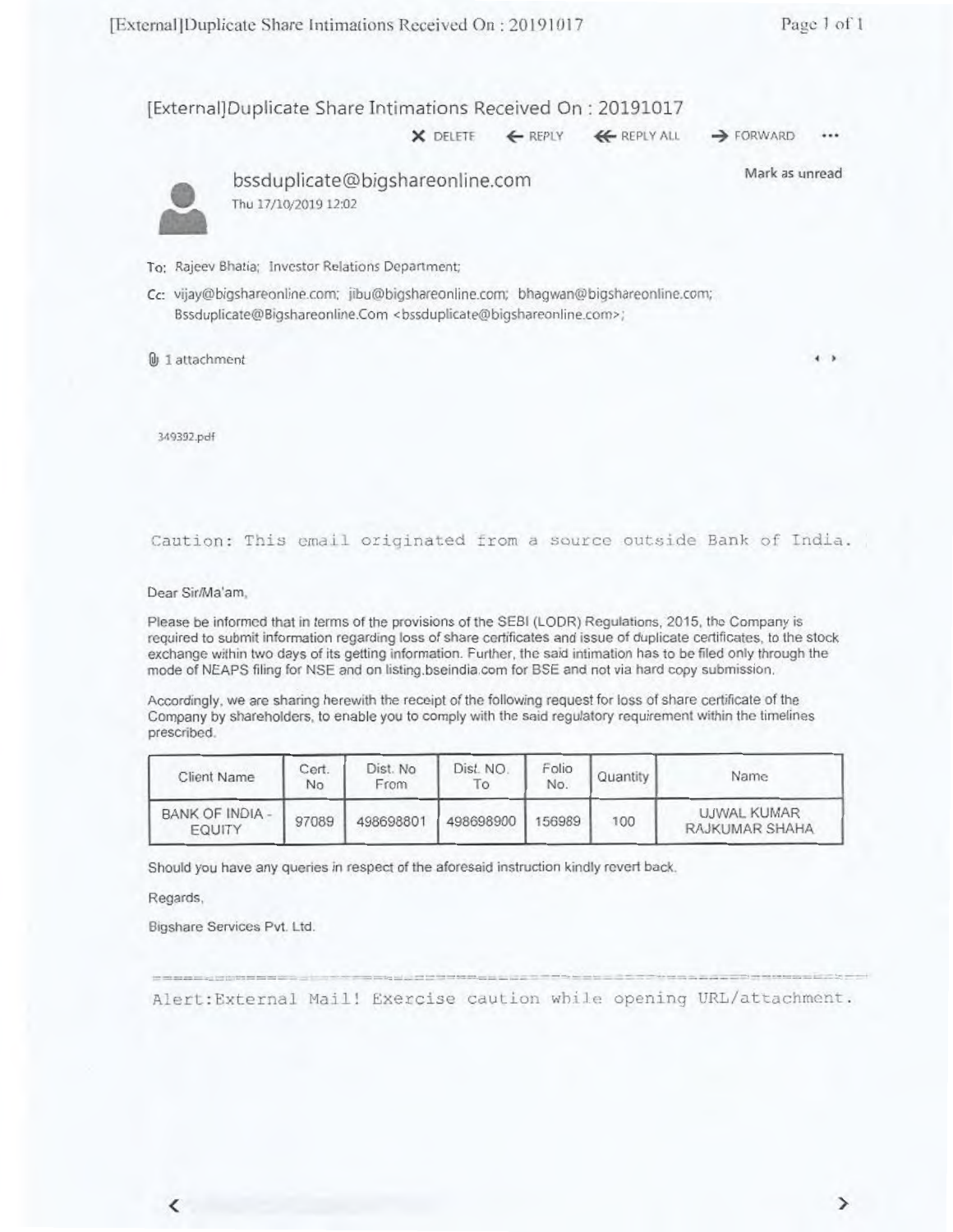$To.$ 

Whomsoever It may Concern. Bigshare Services Put. Ltd. Murnbai - 400059

# $D^{\omega}$

## 349392

Subject: Request to get a duplicate share Certificate and share details.

Respected sit/madam.

I, Ujwalkamar Rajkumar Shaha. Bearing Folio number. 156989, Poses shares from Bank of India

I request youto issue chapticate shares certificate for the same as thave misplaced it.



JOSHANE SERVICES PULLED Voly address for correspondence. Mr. Viwalcomar R. Shaha. M-6, A.R.D.E colony., Pashan.  $Rune - 411021$ 

> Landmark - Behind Abdul Kalom Additorium Near Necklace Apea.

> > -> Contact Number - 9822243210

Attached is the copy for my address. Proof (Aadhor Card) of PAN Card.

Please do the needful.

Yours FaithFully.  $\sqrt{9}$ (Vjwalkumar R. Shala)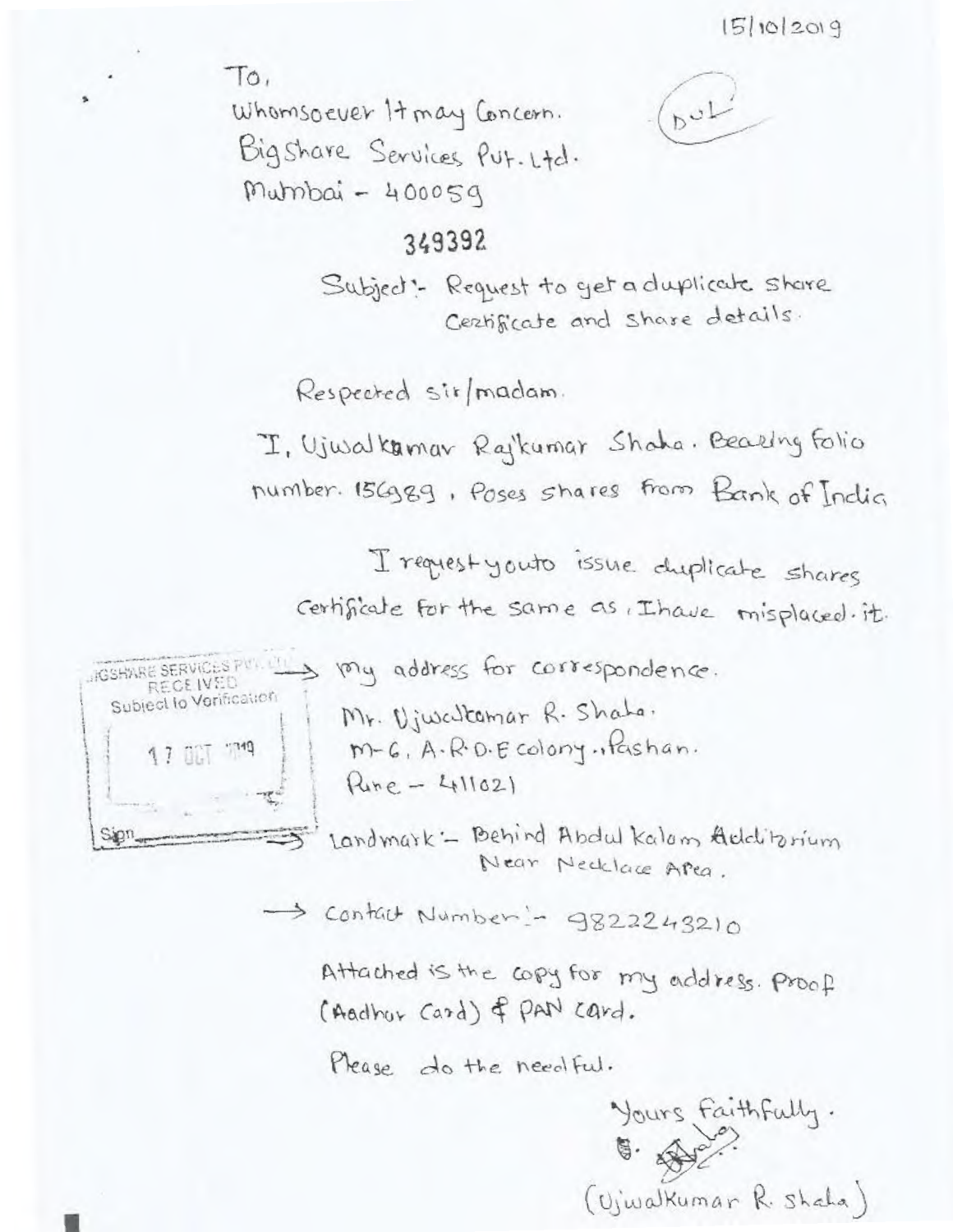[External]Duplicate Share Intimations Received On : 20191017

X DELETE ← REPLY <del>K</del> REPLY ALL → FORWARD

Mark as unread



bssduplicate@bigshareonline.com Thu 17/10/2019 12:02

- To: Rajeev Bhatia; Investor Relations Department;
- Cc: vijay@bigshareonline.com: jibu@bigshareonline.com: bhagwan@bigshareonline.com; Bssduplicate@Bigshareonline.Com <br/>bssduplicate@bigshareonline.com>;
- @.1 1 attachment **I 0**

349388.pdf

Caution: This email originated from a source outside Bank of India.

Dear Sir/Ma'am.

Please be informed that in terms of the provisions of the SERI (LODR) Regulations. 2015. the Company is required to submit information regarding loss of share certificates and issue of duplicate certificates, to the stock exchange within two days of its getting information. Further, the said intimation has to be filed only through the mode of NEAPS filing for NSE and on Iisting.bseindia.com for BSE and not via hard copy submission.

Accordingly, we are sharing herewith the receipt of the following request for loss of share certificate of the Company by shareholders, to enable you to comply with the said regulatory requirement within the timelines prescribed.

| Client Name                      | Cert.<br>No | Dist. No<br>From | Dist. NO.<br>To. | Folio<br>No. | Quantity | Name                              |
|----------------------------------|-------------|------------------|------------------|--------------|----------|-----------------------------------|
| <b>BANK OF INDIA -</b><br>EQUITY | 97088       | 498698701        | 498698800        | 156988       | 100      | KAVITA UJWALKUMAR<br><b>SHAHA</b> |

Should you have any queries in respect of the aforesaid instruction kindly revert back

=

Regards.

Bigshare Services Pvt. Ltd.

we was the det interest and not will had the more and

Alert: External Mail! Exercise caution while opening URL/attachment.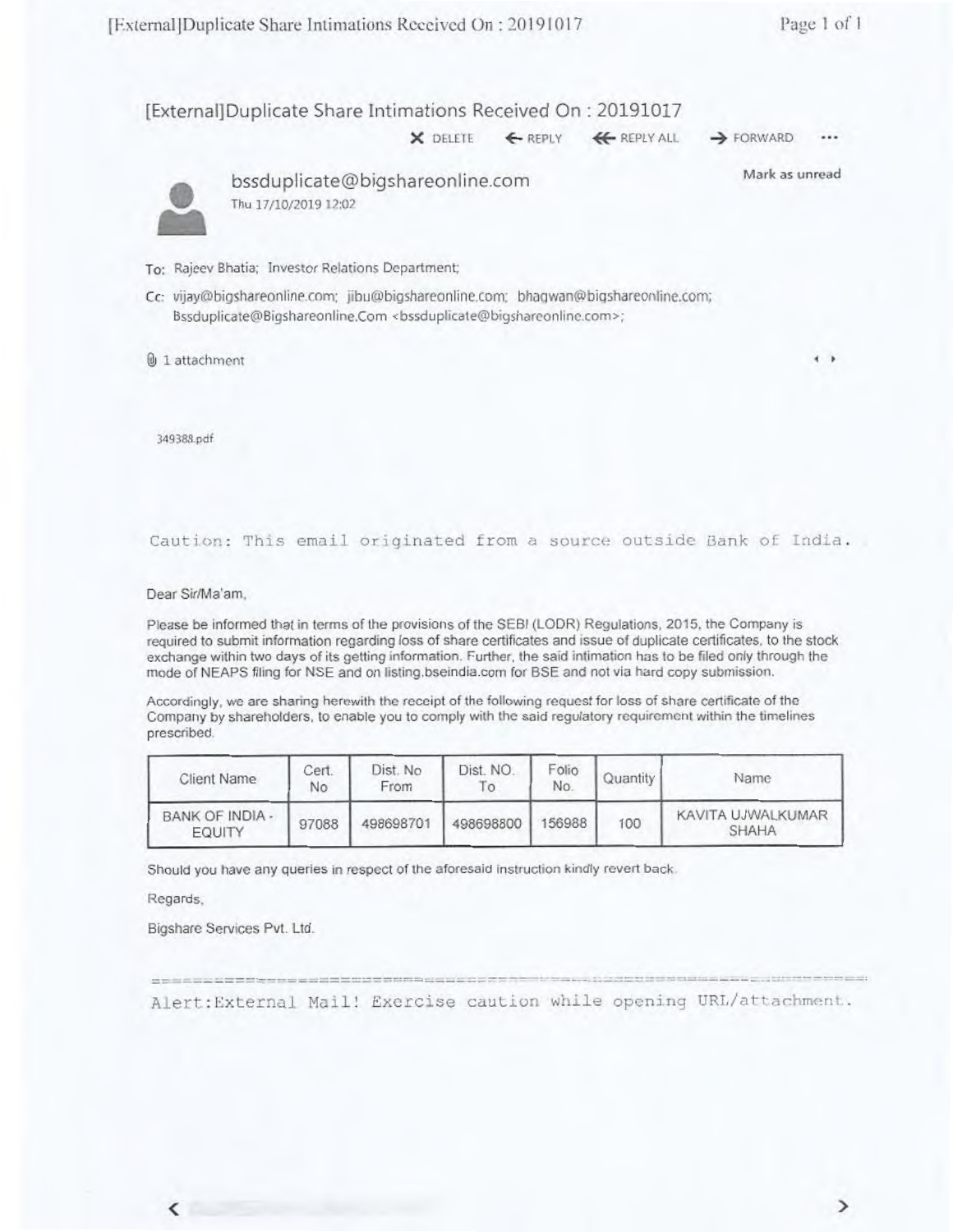$To.$ 

**BROOKING SEPUT 23 PVT. LTD.** 

Subject to Variacation

17 151 2019

 $Singn_{av}$ 

Whomsoever It may concern Bigshare Services Put. Ltd. Mumbai. 400059.

349388

Subject: Request to get a duplicate shares certificate & share details.

Respected sit/madam.

I Kavita Ujwalkuman Shaha. Bearing Folio number 156988 . Poses shares from Bank of India.

I request you to issue duplicate shares certificate for the same, as I have misplaced it.

Address. For correspondance. Mrs. Kavita Ujwalkumar Shaha. C/o Mr. Ujwalkumar R. Shaha.

M-6. A.R.D.E colony, Pashan  $Pune - 411021$ 

Iandmark: Behind Abdul Kalam Audibrium Near Necklace area.

-> contact Number :- 8-375689782

Attached is the copy for my address proof. (Aculhar Card) PAN card.

Please do the needful.

Mours Faithfully  $K·U·Shabx$ (Kavita U. Shaha.)